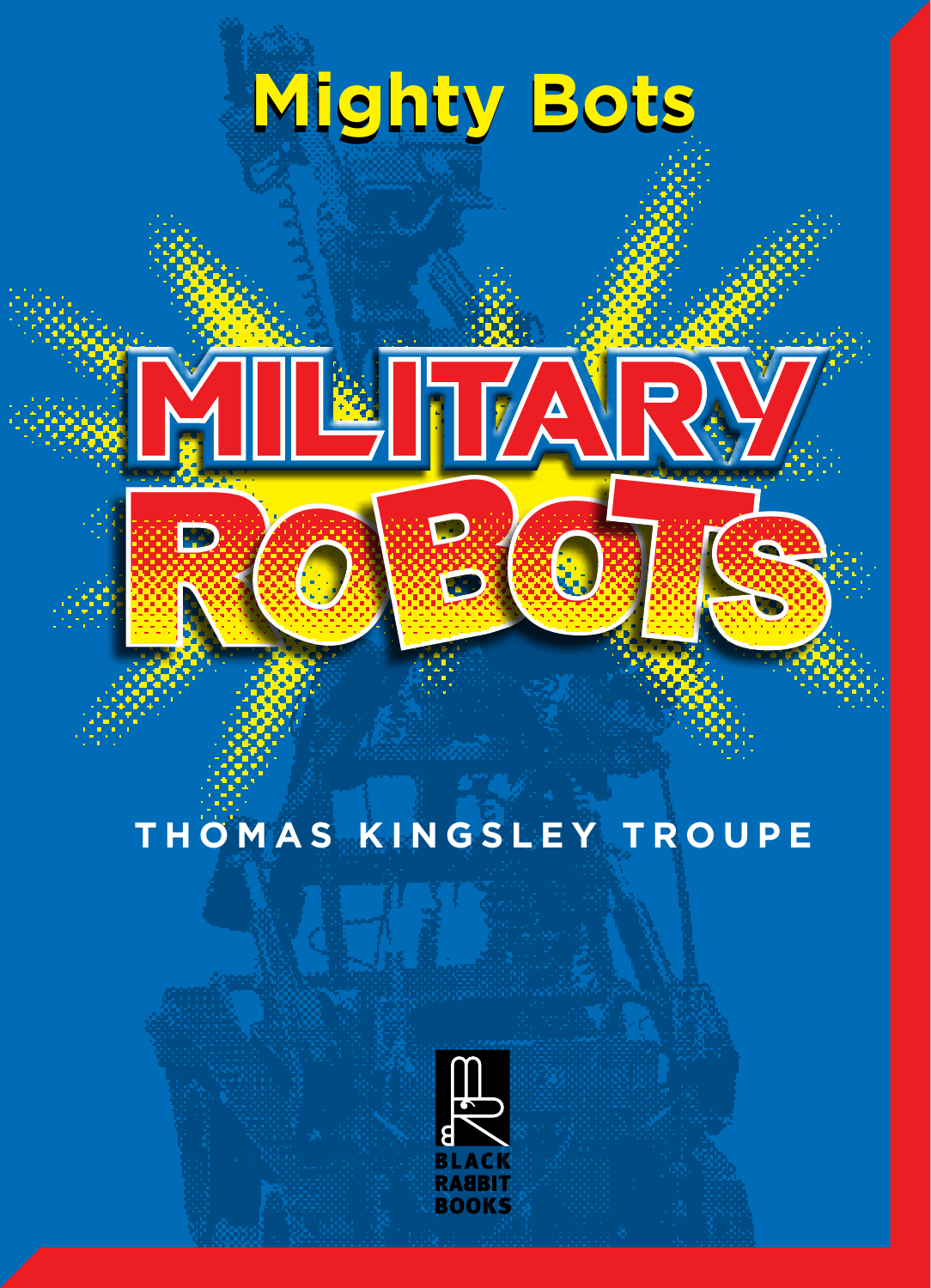Bolt is published by Black Rabbit Books P.O. Box 3263, Mankato, Minnesota, 56002. www.blackrabbitbooks.com Copyright © 2018 Black Rabbit Books

Marysa Storm, editor; Grant Gould, interior designer; Michael Sellner, cover designer; Omay Ayres, photo researcher

All rights reserved. No part of this book may be reproduced, stored in a retrieval system, or transmitted in any form or by any means, electronic, mechanical, photocopying, recording, or otherwise, without written permission from the publisher.

Library of Congress Cataloging-in-Publication Data Names: Troupe, Thomas Kingsley, author. Title: Military robots / by Thomas Kingsley Troupe. Description: Mankato, Minnesota : Black Rabbit Books, [2018] | Series: Bolt. Mighty bots | Includes bibliographical references and index. | Audience: Grades 4-6. | Audience: Ages 9-12. Identifiers: LCCN 2016050036 (print) | LCCN 2016050333 (ebook) | ISBN 9781680721591 (library binding) | ISBN 9781680722239 (e-book) | ISBN 9781680724622 (paperback) Subjects: LCSH: Military robots–Juvenile literature. | Armed Forces– Robots–Juvenile literature. Classification: LCC UG450 .T76 2018 (print) | LCC UG450 (ebook) | DDC 623–dc23 LC record available at https://lccn.loc.gov/2016050036

Printed in the United States at CG Book Printers, North Mankato, Minnesota, 56003. 3/17

#### Image Credits

Alamy: dpa picture alliance, 22; PJF Military Collection, 28; Premraj K.P, 21; Stocktrek Images, Inc., 14–15; army.mil: Sgt. Jason Dangel, 11; US Army, Cover; commons.wikimedia.org: André Völzke, 4–5; Bwmoll3 / United States Air Force, 9 (global hawk); Jjamwal, 23; Mark.murphy, 9 (wheelbarrow); Torana, 9 (lightning bug); darpa.mil: Defense Advanced Research Project Agency, 24 (Atlas); defense.gov: Lance Cpl. Julien Rodarte, 6 (soldier); en.wikipedia.org: baku13, 8 (Goliath); Greg Goebe, 9 (Aquila); http://news.gc.ca/: Canadian Armed Forces, 18; iStock: geirrosset, 1; Nerthuz, 31; marforpac. marines.mil: Lance Cpl. Julien Rodarte, 6 (robot); marines.mil: Lance Cpl. Abbey Perria, 16–17; marines.mil/Photos: Unknown, 9; Newscom: MICHAEL REYNOLDS/EPA, 26–27; nrl.navy.mil: US Naval Research Laboratory, 8; Shutterstock: Andrey VP, 3, Back Cover; daseaford, 32; Michal Sanca, 24; Paul Fleet, 8–9; US Airforce / en.wikipedia.org: Master Sgt. Michael Ammons, 12–13

> Every effort has been made to contact copyright holders for material reproduced in this book. Any omissions will be rectified in subse quent printings if notice is given to the publisher.

 $\text{Cov}$ 

**CHAPTER 1** Robots to the Rescue..............4 **CHAPTER 2** Robots in the Sky. . . .10 **CHAPTER 3** Bomb Robots. . . . . . . .16 **CHAPTER 4** The Future of Military Robots. . . . . . . 25

**Other Resources.** . . . . . . . . . . 30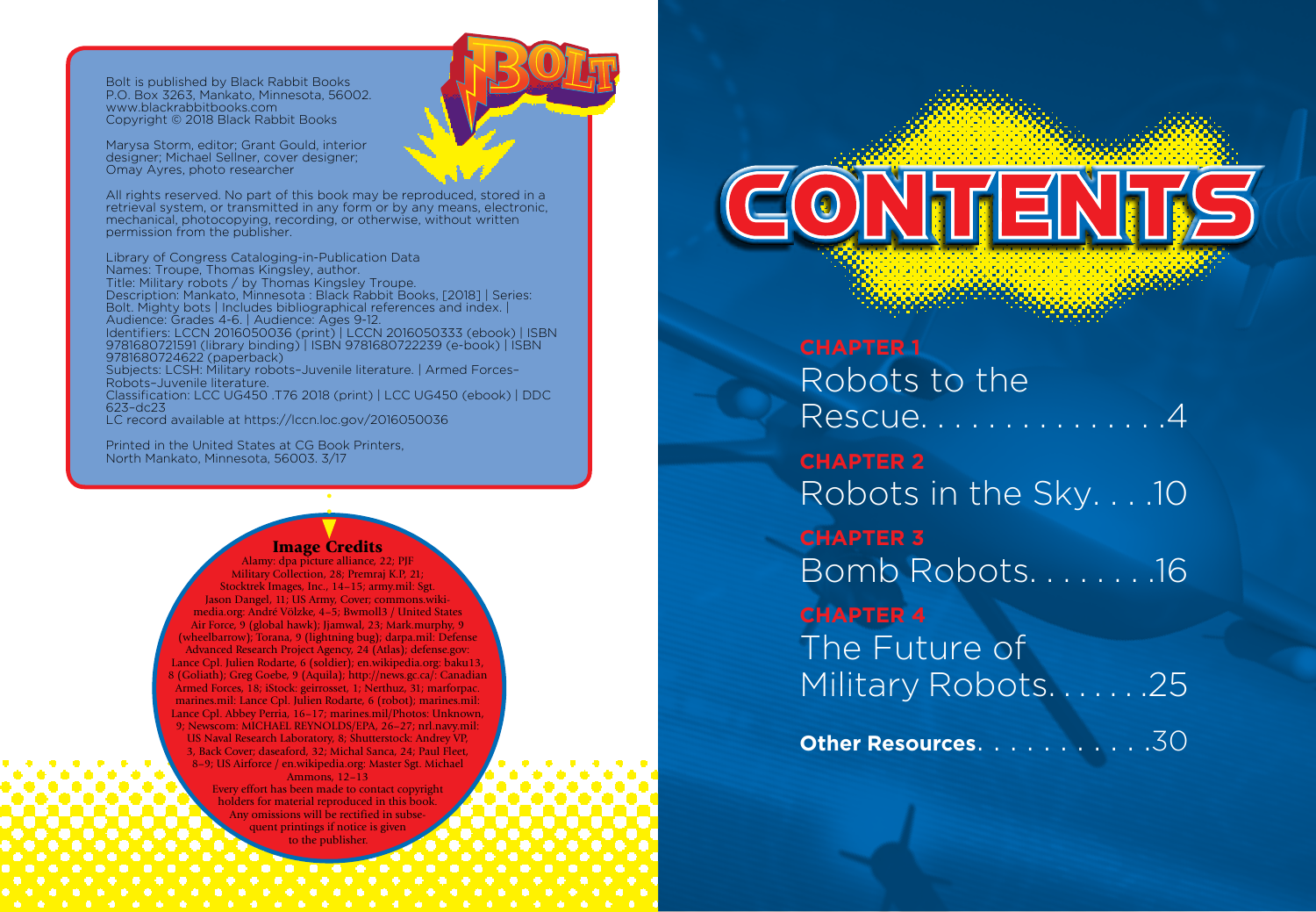**CHAPTER 1**



The sound of gunfire fills the street. Bullets whiz through the air. Enemies shoot at a group of soldiers. But the soldiers can't fight back. They are out of bullets. They need help.

Suddenly, something appears in the sky. It looks like a small helicopter. The machine flies above the battle. It delivers **ammo** to the soldiers.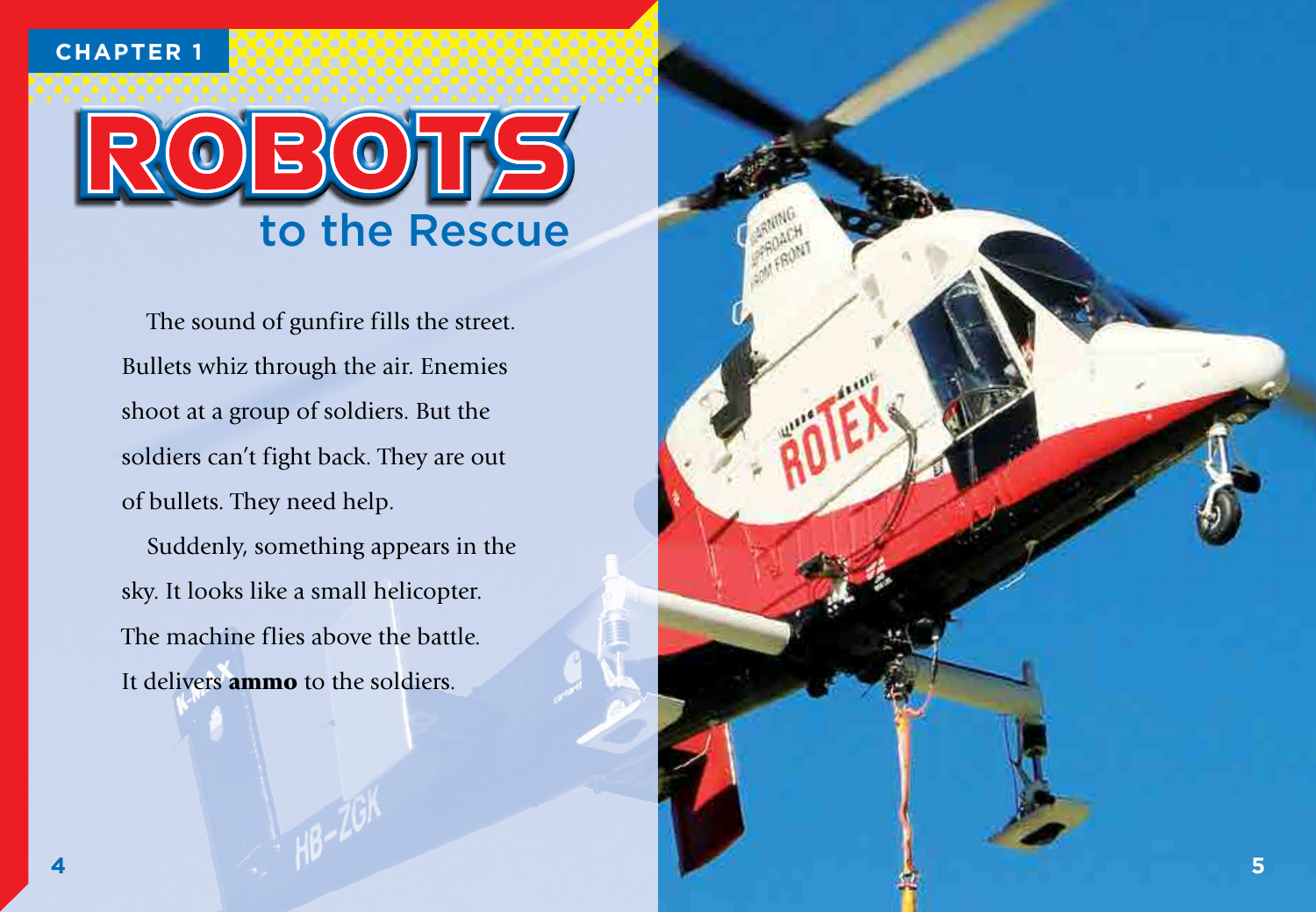

# **Wired Warfare**

Militaries want to keep their soldiers safe. They want to make soldiers' jobs easier. They use robots to help them.

Some bots fight. Others bring soldiers supplies. Many help defuse bombs. One fighting bot is the Gremlin. It has a 50-caliber gun. Soldiers control where the bot goes. They tell it when and where to shoot.